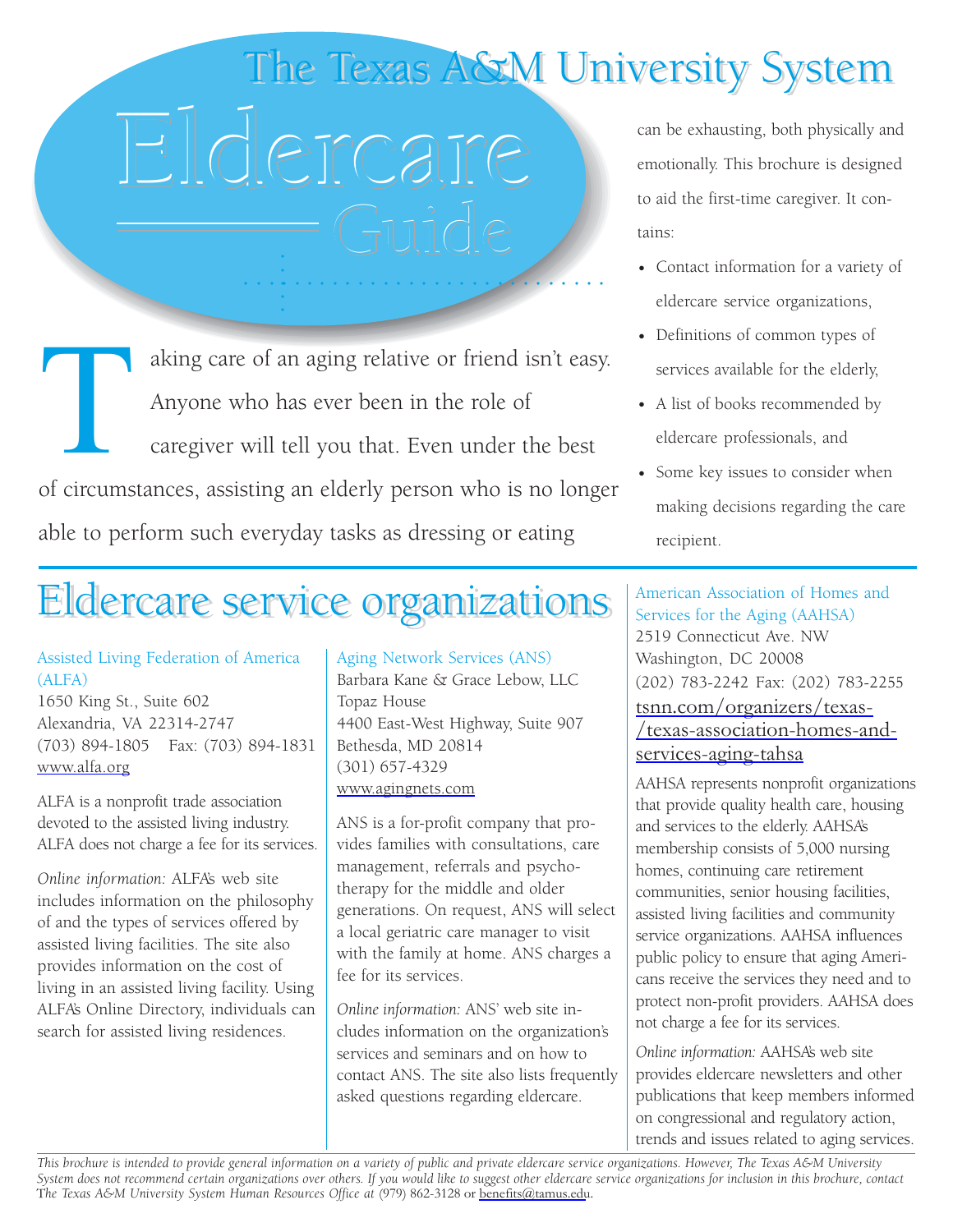## Types of eldercare services

#### Assisted Living Facility

A combination of housing and services, such as personal assistance and limited nursing care, aimed at adults who need help to live independently.

#### Congregate Meals

Low-cost, nutritious meals served in group settings.

#### Focal Point

A facility that coordinates services for older individuals. Multipurpose senior centers are often designated focal points by area agencies on aging.

#### Home-Delivered Meals (Meals on Wheels)

Nutritionally balanced meals delivered to those unable to prepare their own.

#### Home Health Agency

Provides skilled nursing services and at least one of the following therapeutic services: physical, speech or occupational therapy; medical social services; or home health aid. The services must follow a written plan of treatment established by the patient's attending physician and agency staff.

#### In-Home Service

Services such as home health aid, family respite services, assistance with chores, and visitation, which enable older persons to remain in their homes for as long as possible.

#### Long-Term Care

Medical, personal, and social services that meet the physical, social and emotional needs of chronically ill and disabled persons. These services are designed to meet needs over a period and may be delivered in an institution, in the community or at home.

#### Nursing Facility

Institutions or parts of institutions that house people for more than 24 hours. Their main purpose is to provide health-related care and services, including rehabilitation, for people who need nursing care and other services in addition to room and board.

#### Residential Care Facility

An institution or agency providing accommodations and personal assistance with essential daily living activities for more than 24 consecutive hours. Residents must be unable to sufficiently care for themselves because of illness, or physical or mental infirmity, but do not need registered or licensed practical nurses, except for emergencies.

#### Respite Care

Allows family caregivers to have a brief rest for a few days or weeks by providing temporary care either in the care recipient's home or in a licensed facility.

Children of Aging Parents (CAPS) P.O. Box 167 Richboro, PA 18954 (800) 227-7294 www.caps4caregivers.org

CAPS is a nonprofit organization that assists caregivers by providing information on caregiving resources. CAPS provides names and telephone numbers of nursing homes, retirement communities, eldercare law attorneys, daycare centers, medical insurance providers, respite care providers, assisted living centers, and state and county agencies. CAPS can also refer caregivers to appropriate groups for support. CAPS does not charge a fee for its services.

*Online information:* CAPS' web site contains information about CAPS and its services, how to prepare for being a caregiver and how to search for an eldercare facility.

#### CareGuide

1160 Battery, 4th Floor San Francisco, CA 94111 (415) 474-1278 www.thecareguide.com

CareGuide is a for-profit national organization that provides information on eldercare issues such as selecting care, long-distance caregiving and financial issues involved in providing care. CareGuide does not charge a fee for its services.

*Online information:* CareGuide's web site includes free referrals to nursing and assisted living facilities, home care and care managers. A resource center provides information on topics such as selecting a type of care, long-distance caregiving and Alzheimer's disease. The site also provides a list of books on aging issues, providing care and retirement planning. Individuals can communicate with other families about choosing an eldercare facility, financial and legal issues, and other topics that relate to their situations.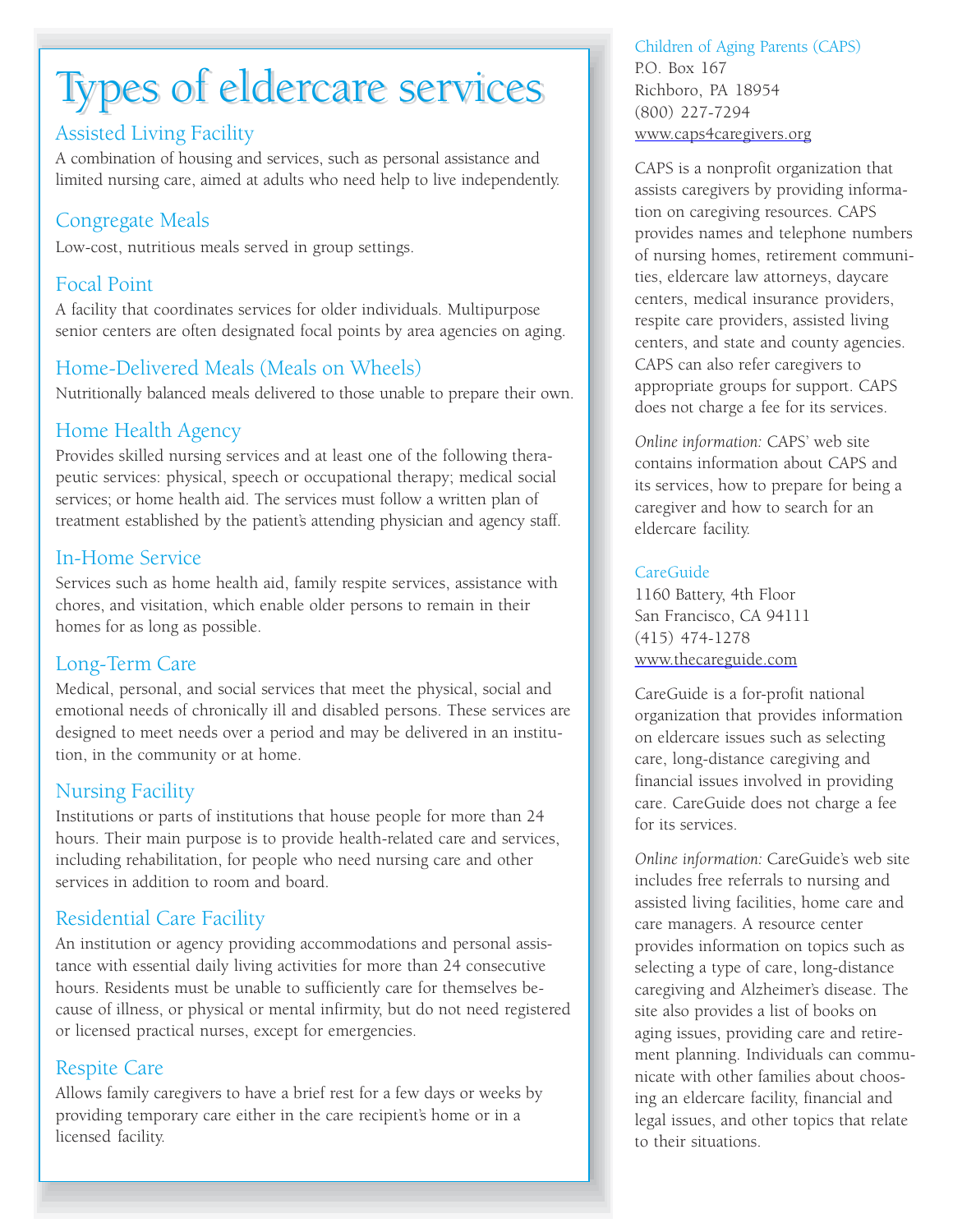#### ElderCare Advocates, Inc.

5810 Southwyck Blvd., Suite 100 Toledo, OH 43614 (419) 865-5700 www.eldercareadvocates.com

ElderCare Advocates is a for-profit private company that provides long-term care management to elderly people who wish to live in their homes but need assistance. When home is no longer the appropriate place, the organization assists in placing clients in the best possible environment according to their needs. ElderCare Advocates charges a fee for its services.

*Online information:* ElderCare Advocates' web site describes the organization and its approach, discusses eldercare topics, and provides links to other eldercare resources.

Texas Department of Aging P.O. Box 12786 Austin, TX 78711 www.dads.state.tx.us

The Texas Department of Aging is a nonprofit organization that provides a variety of services and resources for the elderly. This organization does not charge a fee for its services.

*Online information:* The web site includes lists of local agencies and services, eldercare links, publications, information on nursing home care and a resource guide for seniors.

#### ElderWeb

Bloomington/Normal, IL 309-827-5531 (work) 309-452-1507 (home) www.elderweb.com

ElderWeb is a nonprofit resource that provides information about the health of the elderly, living arrangements, finance/ insurance, eldercare law, helpful organizations, professional resources and library materials. ElderWeb does not charge a fee for its services.

*Online information:* ElderWeb's web site includes links to more than 4,000 reviewed eldercare web sites.

Texas Association of Homes and Services for the Aging (TAHSA) 2205 Hancock Dr. Austin, TX 78756 (512) 467-2242 [wtsnn.com/organizers/texas-association-](tsnn.com/organizers/texas-/texas-association-homes-and-services-aging-tahsa) -homes-and-services-aging-tahsa

TAHSA is a nonprofit organization with a membership that includes 170 nonprofit long-term care providers in Texas and 5,000 nationwide. TAHSA provides information on retirement/nursing homes in Texas. TAHSA does not charge a fee for its services.

*Online information:* TAHSA's web site includes articles on aging from Texas journals and links to related web sites. National Academy of Elder Law Attorneys, Inc. (NAELA) 1604 North Country Club Road Tucson, Arizona 85716 (520) 881-4005 www.naela.org

NAELA is a nonprofit organization that assists lawyers, bar organizations and others who work with older clients and their families. NAELA does not charge a fee for its services.

*Online information:* The site provides a description of the NAELA as well as eldercare law resources/links and publications.

#### Recommended reading

Cadmus, Robert R. M.D., *Caring for Your Aging Parents: A Concerned Complete Guide for Children of the Elderly*. Prentice Hall, Englewood Cliffs, NJ, 1984.

Hooyman, Nancy, and Wendy Lustbader, *Taking Care of Your Aging Family Members: A Practical Guide*. The Free Press, A division of Macmillan Inc., 1988.

Horne, Jo, *Caregiving: Helping an Aging Loved One*. Scott, Foresman and Company, Glenview, IL, 1985. (Published by the American Association of Retired Persons)

Kenny, James, and Stephen Spicer, *Caring for Your Aging Parent: A Practical Guide to the Challenges, the Choices*. St. Anthony Messenger Press, Cincinnati, 1984.

Loverde, Joy, *The Complete Eldercare Planner: Where to Start, Questions to Ask, and How to Find Help*. Hyperion, 1997.

Mace, Nancy L., and Peter V. Rabins, *The 36-Hour Day: A Family Guide to Caring for Persons with Alzheimer's Disease, Related Dementing Illness and Memory Loss in Later Life*. The Johns Hopkins Univesity Press, Baltimore, 1981.

Rob, Caroline, R.N., with Janey Reynolds, *The Caregivers Guide: Helping Elderly Cope with Health and Safety Problems*. Houghton Mifflin Company, Boston, 1991.

Silverstone, Barbara, and Helen Kandel, *You and Your Aging Parent: The Modern Family's Guide to Emotional, Physical and Financial Problems*. Pantheon Press, New York, 1982.

Tomb, David A., *Growing Old: A Handbook for You and Your Aging Parents*. Viking Penguin, Inc., New York, 1984.